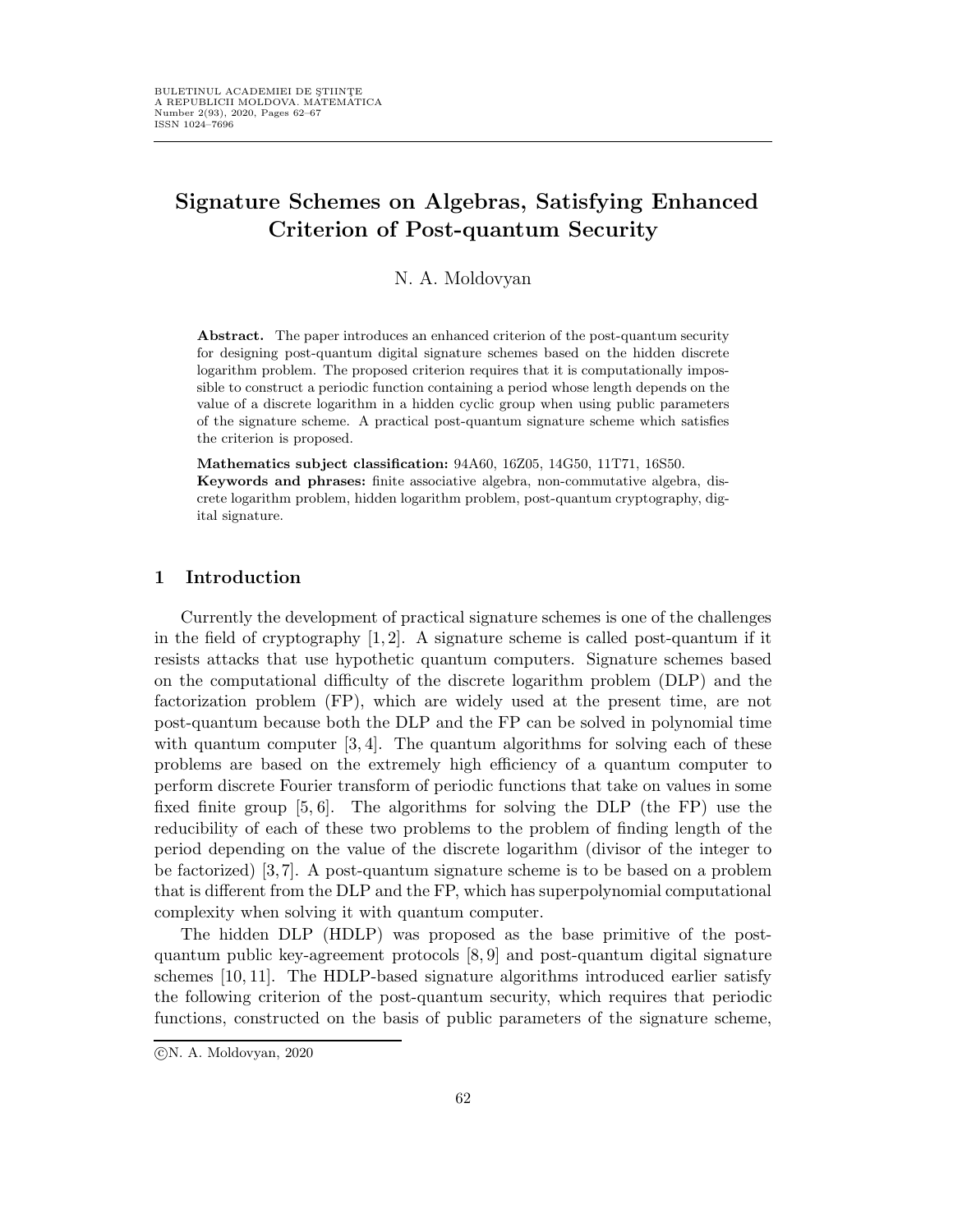take on values that lie in a sufficiently large number of different groups contained in the finite algebra used as the algebraic carrier of the cryptoscheme. However, in the future new quantum algorithms are assumed to be developed for finding the period length of a periodic function whose values are not limited to a single finite group or a sufficiently small number of different finite groups.

We can propose the following enhanced criterion of post-quantum security for designing the HDLP-based signature algorithms: construction of the periodic functions containing a period depending on the value of the discrete logarithm should be a computationally intractable problem, when using the public parameters of the signature scheme.

This paper presents the developed signature scheme that implements the introduced enhanced criterion of the post-quantum security, which is of interest for application as a practical post-quantum signature scheme having high performance and comparatively small size (1550 bits).

### 2 Notion of the HDLP and its algebraic supports

Usual DLP is defined in a finite cyclic group as finding the value  $x$  in the equation  $Y = G^x$ , where the group elements Y and G are known; G is the generator of the group. For example, in the Schnorr signature algorithm  $[12]$  the value G having prime order q of sufficiently large size ( $\geq$  160 bits) is a common parameter, Y is a public key, and  $x (x < q)$  is the private key of the owner of the public key Y. The quantum algorithm for finding the value x uses the periodic function  $f(i, j) = Y^i G^j$ that contains a period of the length  $(-1, x)$ :  $f(i-1, j+x) = Y^{i-1}G^{j+x} = f(i, j)$ , where the function  $f(i, j)$  takes on the values in the said group.

The HDLP is set in finite non-commutative associative algebras (FNAAs) [10,11] in frame of which one can set sufficintly large number of different cyclic groups. A hidden cyclic group of large prime order  $q$  is selected, in it the basic exponentiation operation is performed  $Y = G^x$ . Then the masking operations  $\psi_1$  and  $\psi_2$  (each of them is mutually commutative with the exponentiation operation) are performed over the values Y and G:  $W = \psi_1(Y)$  and  $Z = \psi_2(G)$ . The values W and Z are elements of the public key in the signature schemes introduced in [10, 11]. In some other signature algorithms  $[13, 14]$  the public key includes the third element T that is a matching element needed to provide correctness of the signature scheme. The value T is defined by the selected private operations  $\psi_1$  and  $\psi_2$ . Using the public parameters of the known HDLP-based signature schemes one can easily compose the periodic function  $f'(i, j) = W^i \circ G^j$  or  $f''(i, j) = W^i \circ T \circ G^j$  (where  $\circ$  denotes the multiplication operation in the FNAA), which also contains a period of the length  $(-1, x)$ , however each of the functions  $f'(i, j)$  and  $f''(i, j)$  takes on the values related to sufficiently large number of different finite cyclic groups contained in the FNAA used as the algebraic support of the signature scheme, therefore, the known quantum algorithms can not be applied for finding the value  $x$ .

In the signature scheme introduced in the next section, which satisfies the enhanced criterion of the post-quantum security, it is assumed to use algebraic supports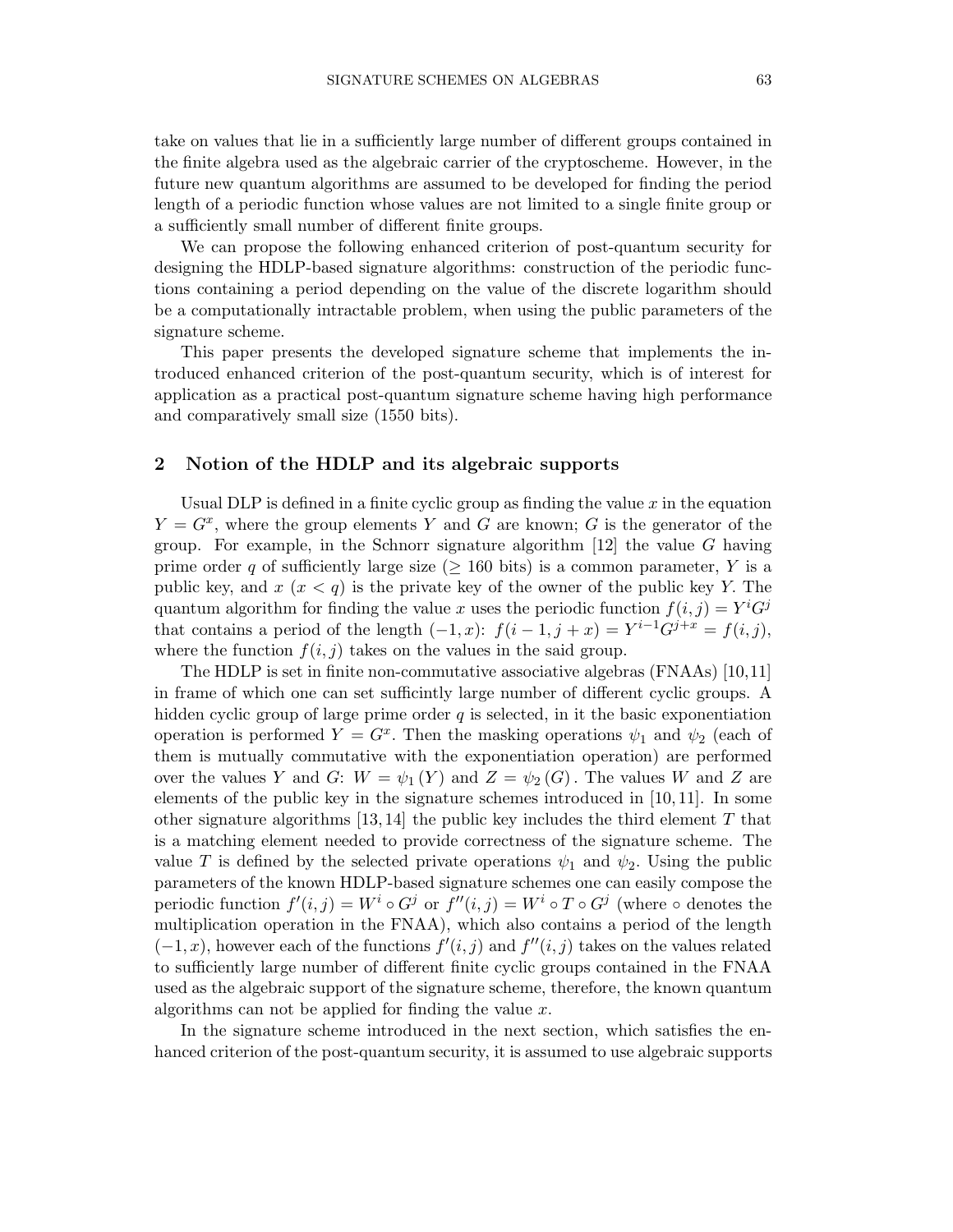Table 1. The BVMT setting the quaternion-like FNAA with the unit  $(0, 1, 0, 0)$ .

| $\circ$ $\mathbf{e}_0$ $\mathbf{e}_1$                      |                | $\mathbf{e}_2$  | $\mathbf{e}_3$            |
|------------------------------------------------------------|----------------|-----------------|---------------------------|
| $\mathbf{e}_0$ $\lambda \mathbf{e}_1$                      | $\mathbf{e}_0$ | $-\mathbf{e}_3$ | $-\lambda$ e <sub>2</sub> |
| $\mathbf{e}_1 \parallel \mathbf{e}_0$                      | $\mathbf{e}_1$ | $\mathbf{e}_2$  | $\mathbf{e}_3$            |
| $\mathbf{e}_2$   $\mathbf{e}_3$                            | $\mathbf{e}_2$ | $-\mathbf{e}_1$ | $-\mathbf{e}_0$           |
| $\mathbf{e}_3 \mid \lambda \mathbf{e}_2 \mid \mathbf{e}_3$ |                | $\mathbf{e}_0$  | $\lambda {\bf e}_1$       |

Table 2. The BVMT of the quaternion-like FNAA with the unit  $(0, 0, 1, 0)$ .

| $\circ$        | $\mathbf{e}_0$           | e <sub>1</sub>  | e2             | $\mathbf{e}_3$           |
|----------------|--------------------------|-----------------|----------------|--------------------------|
| $\mathbf{e}_0$ | $\lambda{\bf e}_2$       | $-\mathbf{e}_3$ | $\mathbf{e}_0$ | $-\lambda {\mathbf e}_1$ |
| $\mathbf{e}_1$ | $\mathbf{e}_3$           | $-\mathbf{e}_2$ | $\mathbf{e}_1$ | $-e_0$                   |
| $\mathbf{e}_2$ | $e_0$                    | e <sub>1</sub>  | e2             | $e_3$                    |
| $\mathbf{e}_3$ | $\lambda$ e <sub>1</sub> | e٥              | eз             | \e2                      |

being 4-dimensional FNAAs containing global two-sided unit, which are defined over the ground finite field  $GF(p)$  with the characteristic equal to the prime  $p = 2q - 1$ , where q is a 256-bit prime. For example, one can use the FNAAs described in  $[10,14]$ or quaternion-like FNAAs with the multiplication operation defined with the basis vector multiplication tables (BVMTs) shown as Tables 1, 2, and 3, where  $\lambda \neq 0$ . (Description of the procedure for performing the multiplication operation in FNAAs is given, for example, in [10]).

Usually the multiplication operation of two vectors A and  $B = \sum_{i=0}^{m-1} b_i \mathbf{e}_i$  is defined with the formula  $A \circ B = \sum_{j=0}^{m-1} \sum_{i=0}^{m-1} a_i b_j (e_i \circ e_j)$ , in which products of different pairs of basis vectors  $e_i \circ e_j$  are to be substituted by a single-component vector indicated in the so-called basis vector multiplication table (BVMT), namely, at the intersection of the ith row and jth column.

In every of the FNAAs defined with Tables 1, 2, and 3 the set of all invertible 4 dimensional vectors forms a finite non-commutative group with the group operation

Table 3. The BVMT of the quaternion-like FNAA with the unit  $(0, 0, 0, 1)$ .

| O              | $e_0$                    | e <sub>1</sub> | e2                       | eз             |
|----------------|--------------------------|----------------|--------------------------|----------------|
| $\mathbf{e}_0$ | $\lambda$ e <sub>3</sub> | ${\bf e}_2$    | $\lambda {\mathbf e}_1$  | eი             |
| $\mathbf{e}_1$ | e <sub>2</sub>           | eз             | $\mathbf{e}_0$           | $\mathbf{e}_1$ |
| $\mathbf{e}_2$ | $\lambda {\bf e}_1$      | ${\bf e}_0$    | $\lambda$ e <sub>3</sub> | e2             |
| $e_3$          | e٥                       | е1             | e2                       | eз             |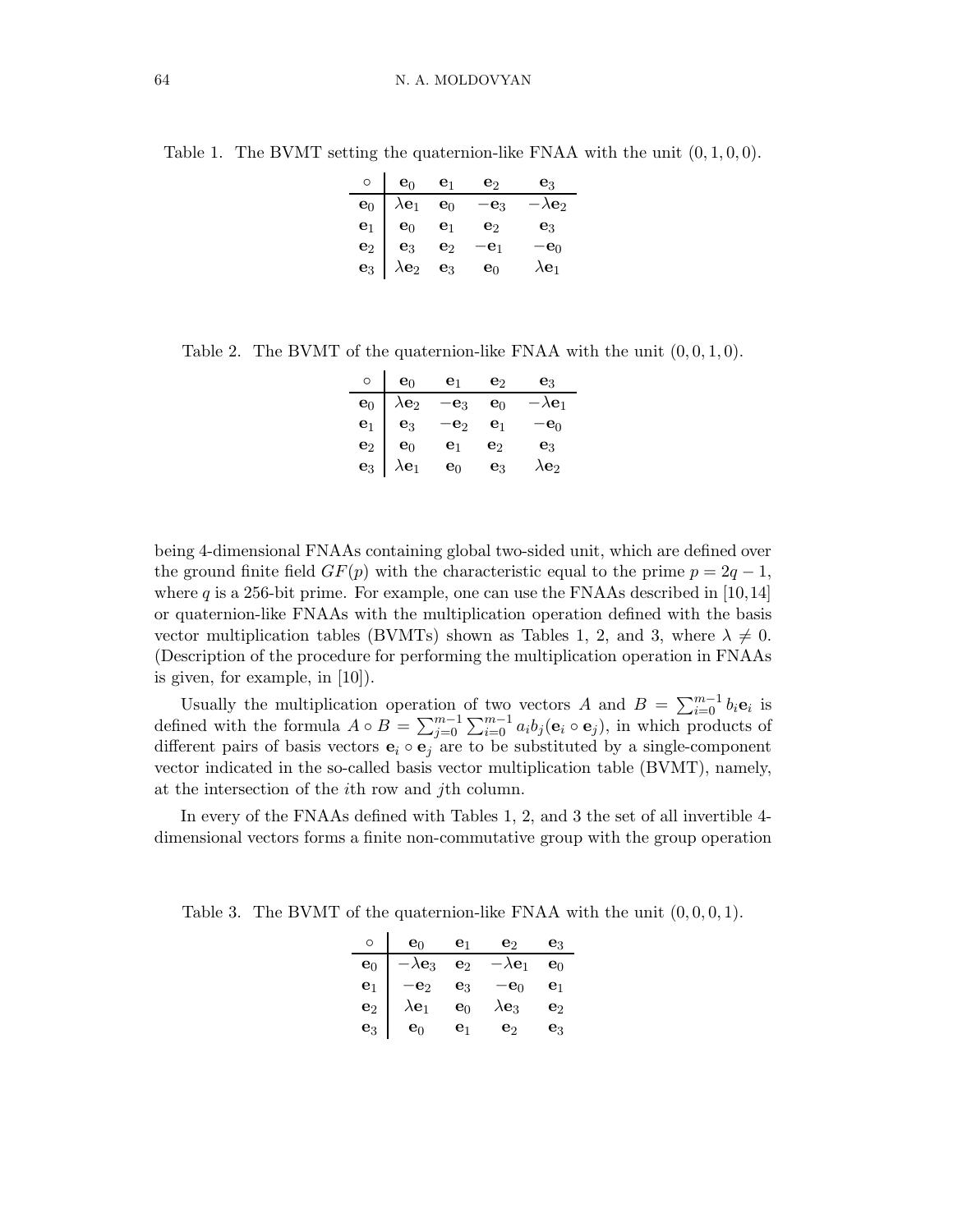$\circ$ , the order  $\Omega$  of which is described by the following formula:

$$
\Omega = p(p-1)\left(p^2 - 1\right).
$$

Due to the used structure of the prime p, the prime value q divides the value  $\Omega$ , therefore the group contains elements of the order  $q$ . In the above group the maximum order of the group elements is equal to  $p^2 - 1$ , like in the case of the finite quaternion algebra defined over the field  $GF(p)$  [8].

## 3 The proposed post-quantum signature scheme

The procedure for generating the public key includes the following steps:

1. Select at random an invertible vector  $U$  that is a generator of certain finite cyclic group with the order  $p^2-1$  and compute the vector  $G=U^{\frac{p^2-1}{q}}$  that has order equal to the prime q.

2. Select at random invertible vectors X and D with the order  $p^2 - 1$ , which satisfy the conditions  $X \circ D \neq D \circ X$ ,  $X \circ G \neq G \circ X$ , and  $D \circ G \neq G \circ D$ .

3. Generate two random natural numbers  $x < q$  and  $t < q$ .

4. Compute the vectors  $Z_1 = \psi_D (G \circ U) = D \circ G \circ U \circ D^{-1}$  and  $Z_2 =$  $\psi_X(G^t \circ U) = X \circ G^t \circ U \circ X^{-1}.$ 

5. Compute the vectors  $W_1 = \psi_X(G^x) = X \circ G^x \circ X^{-1}$  and  $W_2 = \psi_D(G^{tx}) =$  $D \circ G^{tx} \circ D^{-1}.$ 

The public key constitutes two pairs of the vectors  $(Z_1, W_1)$  and  $(Z_2, W_2)$ . All other values used in the public-key generation procedure, except the integers  $q$  and  $p$ , are secret. The set of secret values that are needed to compute a signature (i. e., the vectors  $X, D, G, U$ , and the integers x and t) represent the private key. Computing the private key from the public one is the proposed version of the HDLP that is used as the base primitive of the developed signature scheme described as follows.

Procedure for generation of the signature  $(h, s, S)$  to the electronic document M:

1. Select two random integers  $w < q$  and  $u < q$  and compute the vector  $K =$  $G^w \circ U^u$ .

2. Generate a random integer  $k < q$  and compute the vectors  $V_1 = X \circ G^k \circ K \circ$  $D^{-1}$  and  $V_2 = X \circ G^{tk} \circ K \circ D^{-1}$ .

3. Using some specified 256-bit hash-function  $f<sub>h</sub>$  compute the hash value h from the document M to which the vectors  $V_1$  and  $V_2$  are concatenated:  $h = f_h(M, V_1, V_2)$ . The value h is the first signature element.

4. Then compute the second signature element s:  $s = k - xh \mod q$ .

5. Compute the third signature element in the form of the vector  $S = X \circ G^w$  $U^{u-s} \circ D^{-1}.$ 

Signature verification procedure is executed as follows:

1. Compute the vector  $V'_1 = W_1^h \circ S \circ Z_1^s$ .

2. Compute the vector  $V_2' = Z_2^s \circ S \circ W_2^{\tilde{h}}$ .

3. Compute the value  $h' = f_h(M, V_1', V_2')$ .

4. If  $h' = h$ , then the signature is accepted as genuine. Otherwise it is rejected.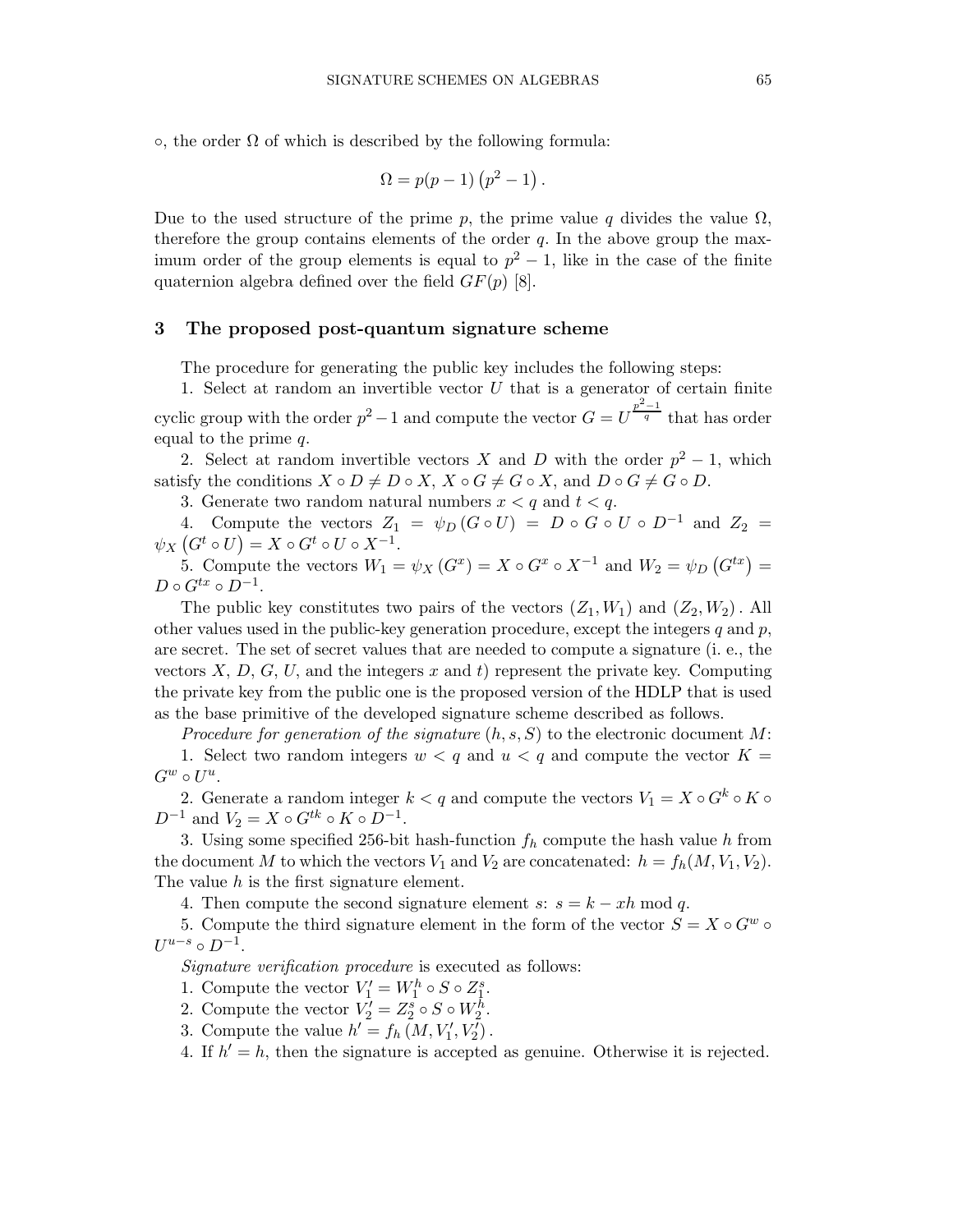The masking operations  $\psi_X$  and  $\psi_D$  define two different automomorphism maps of the FNAA used as algebraic support of the developed signature scheme, therefore each of the above two operations is mutually commutative with the exponentiation operation and the signature scheme performs correctly.

Correctness proof of the signature scheme is as follows:

$$
V'_1 = (X \circ G^x \circ X^{-1})^h \circ (X \circ G^w \circ U^{u-s} \circ D^{-1}) \circ (D \circ G \circ U \circ D^{-1})^s =
$$
  
=  $X \circ G^{xh} \circ G^w \circ U^{u-s} \circ G^s \circ U^s \circ D^{-1} = X \circ G^{xh} \circ G^{k-xh} \circ G^w \circ U^u \circ D^{-1} =$   
=  $X \circ G^k \circ G^w \circ U^u \circ D^{-1} = X \circ G^k \circ K \circ D^{-1} = V_1;$   

$$
V'_2 = (X \circ G^t \circ U \circ X^{-1})^s \circ (X \circ G^w \circ U^{u-s} \circ D^{-1}) \circ (D \circ G^t \circ D^{-1})^h =
$$
  
=  $X \circ G^{ts} \circ U^s \circ G^w \circ U^{u-s} \circ G^{txh} \circ D^{-1} =$   
=  $X \circ G^{t(k-xh)} \circ G^{txh} \circ U^u \circ G^w \circ D^{-1} = X \circ G^{tk} \circ K \circ D^{-1} = V_2;$   

$$
\{V'_1 = V_1; V'_2 = V_2\} \Rightarrow f_h (M, V'_1, V'_2) = f_h (M, V_1, V_2) \Rightarrow h' = h.
$$

Thus, the correctly computed signature  $(h, s, S)$  passes the verification procedure as genuine signature.

### 4 Discussion and conclusion

To define computaional complexity of constructing a periodic function containing period depending on the value  $x$ , the value  $U$  has been imbedded in the public key elements  $Z_1$  and  $Z_2$ , which masks well the potential periodicity connected with x. However, when performing the signature verification you need to eliminate the influence of the vector U, which depends on a random value  $s$ , so the third element of the signature is used in the form of the vector  $S$  calculated depending on the value  $U^s$ . To prevent the possibility of using the third element of the signature (which is included as a multiplier of the first degree in the signature verification equation) for signature forgery, the proposed signature scheme uses a double verification equation as compared with the signature schemes [11, 13] used as prototype.

The proposed post-quantum signature scheme is of practical interest, since it has sufficiently high performance and low size of the public key (about 4100 bits) and of the signature (about 1550 bits) in comparison with the candidates for post-quantum signature standard which were proposed in the framework of the world competition for the development of post-quantum two-key cryptosystems [2, 16].

The introduced signature scheme uses computations in cyclic hidden group. A more efficient masking of the periodicity of the periodic functions, which depends on the private value  $x$ , is supposed to be provided when using the commutative hidden group with 2-dimensional cyclicity (a group generated by the generator system containing two elements  $G$  and  $U$  of the same order). However, some particular FNAA are to be used as algebraic carries to implement this idea. To set new specific FNAAs one can use unified methods [10,17] for defining FNAAs of an arbitrary even dimension.